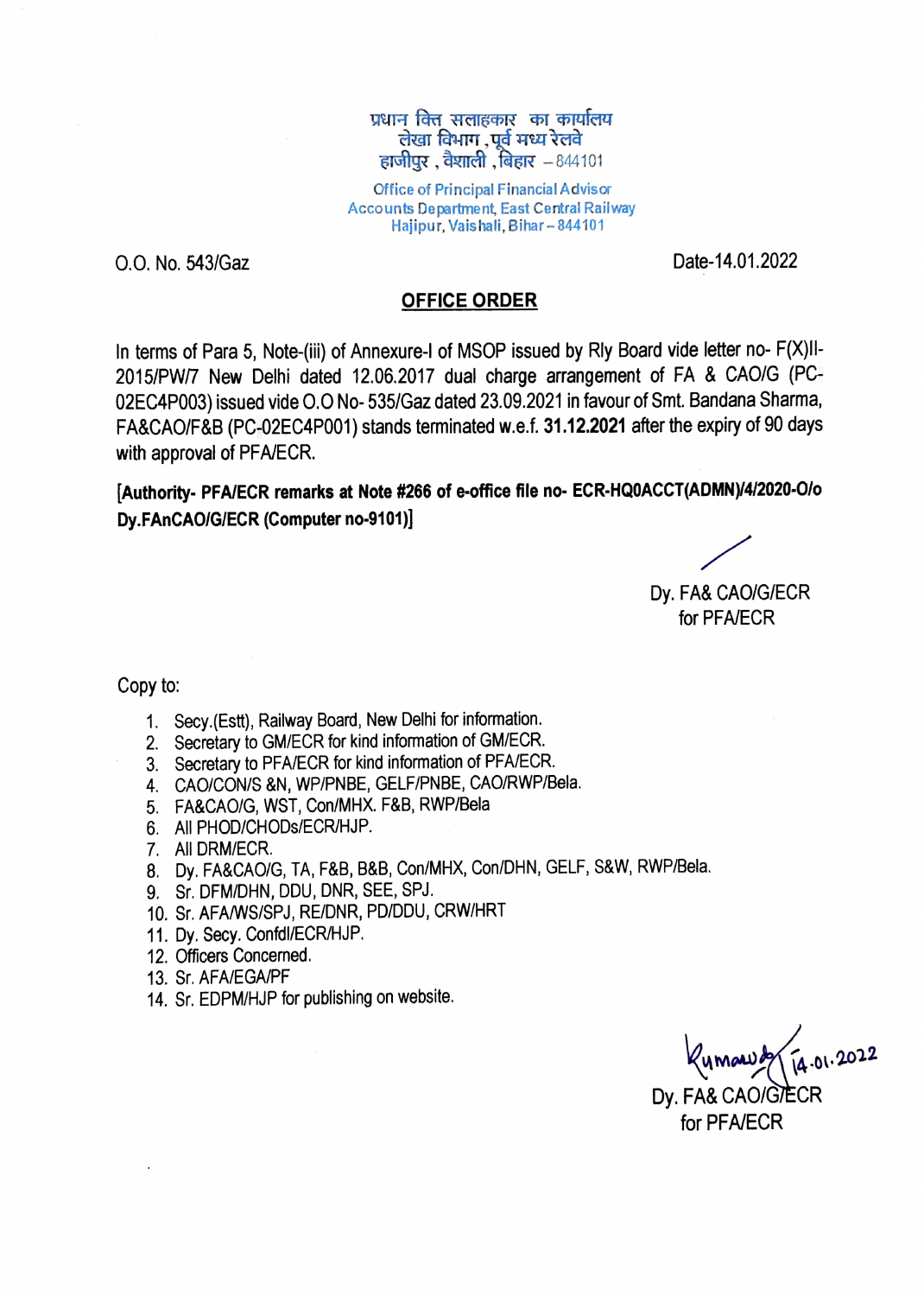## प्रधान क्ति सलाहकार का कार्यालय लेखा विभाग ,पूर्व मध्य रेलवे हाजीपुर, वैशाली, बिहार  $-844101$

Office of Principal Financial Advisa Accounts Department, East Central Railway Hajipur, Vaishali, Bihar- 844101

0.0. No. 544/Gaz

-

Date-17.01.2022

## **OFFICE ORDER**

With the approval of Competent Authority, following office order is being issued with immediate effect:

| S.<br>No. | Name of the<br><b>Officer</b><br>(Smt.) | <b>Present Designation &amp;</b><br><b>Place of Posting</b> | <b>Posted as</b>                                                                                                                           | <b>Remarks</b>                                                                                                                                                                                                                                      |
|-----------|-----------------------------------------|-------------------------------------------------------------|--------------------------------------------------------------------------------------------------------------------------------------------|-----------------------------------------------------------------------------------------------------------------------------------------------------------------------------------------------------------------------------------------------------|
| 1.        | <b>Bandana</b><br><b>Sharma</b>         | <b>FA&amp;CAO/F&amp;B/ECR/HJP</b><br>(PC-02EC4P001)         | <b>FA&amp;CAO/F&amp;B/ECR/HJP</b><br>(PC-02EC4P001)<br>with<br>additional<br>charge<br>of<br><b>FA&amp;CAO/G/ECR/HJP</b><br>(PC-02EC4P003) | <b>Smt.</b><br><b>Bandana</b><br>will<br>Sharma,<br>look<br>the<br>after<br>οf<br>post<br><b>FA&amp;CAO/G/ECR</b><br>'APA' basis<br>on<br>till<br>İS<br>vacancy<br><b>filled</b><br>three<br>or<br>(90)<br>months<br>days) whichever<br>is earlier. |

Note- Smt. Bandana Sharma will also look after all the post specific assignments attached to the post of FA & CAO/G including Tenders Committees etc. The previous dual charge arrangement of FA&CAO/G on 'APA basis) issued vide 0.0 No- 535/Gaz dated 23.09.2021 in favour of Sml Bandana Sharma stands terminated **w.e.f.** 31.12.2021 vide 0.0. no. 543 dated 14.01.2022.

**[Authority- GM/ECR approval at Note #59 of •office file no- ECR-HQ0ACCT(ADMN)/559/2020-0/o Dy.FAnCAO/G/ECR (Computer no-85937)]** 

/ Dy. FA& CAO/G/ECR for PFA/ECR

Copy to:

- 1. Secy.(Estt), Railway Board, New Deihl for Information.
- 2. Secretary to GM/ECR for kind information of GM/ECR.
- 3. Secretary to PFA/ECR for kind Information of PFA/ECR.
- 4. CAO/CON/S &N, WP/PNBE, GELF/PNBE, CAO/RWP/Bela.
- 5. FA&CAO/G, WST, Con/MHX. F&B, RWP/Bela
- 6. All PHOO/CHODs/ECR/HJP.
- 7. All DRM/ECR.